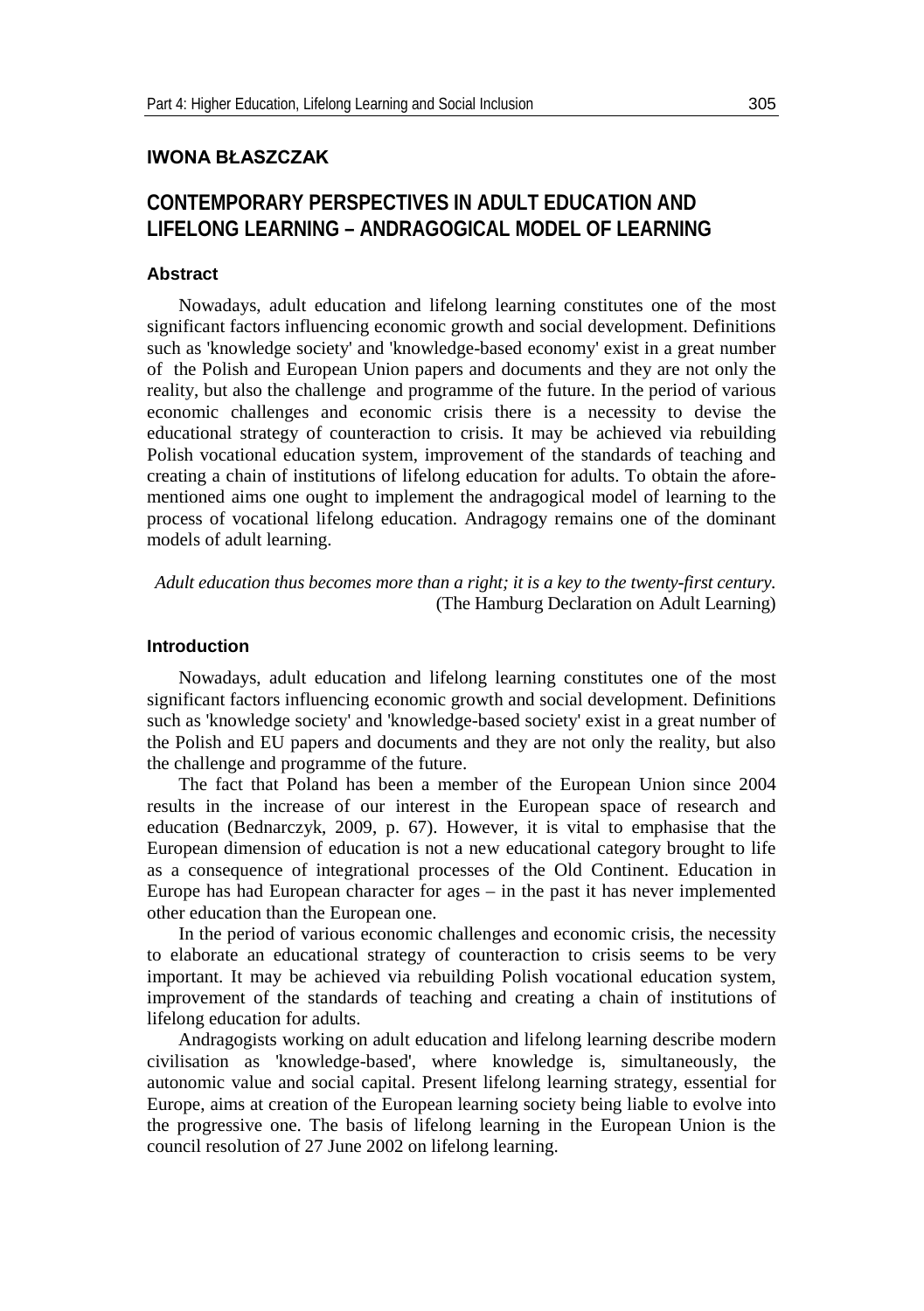According to representatives of Polish andragogy (Aleksander, 2003; Turos, 2010) the best educational practices are the ones that directly refer to the needs perceived by an individual as significant and the ones that respect maximum control from an individual. When individual needs are consistent with organisational needs, there are no tensions. For these reasons specialists engaged in personnel advancement are to keep balance between practices leading to the most effective learning, as far as adults are concerned, and practises which result in raising the level of organisational effects.

It is necessary to remark that adult education activity lives its revival together with the development and alterations, which occurred in the post-industrial society. Thus, a valid enquiry arises: are adults able to learn effectively and in what way? Positive answer to this question is the basis to create modern systems of vocational education, which is by no means an investment into human capital.

It is beyond any doubts that educated personnel is the most important part of each institution. On the other hand, it is essential to bear in mind that career takes an important part in adult life, especially when it demands higher level of education and qualifications.

Among adults, professional development and career are commonly recognised as positive and desired values. Achievement of social prestige is possible due to the increase of the level of knowledge and gaining new skills. Professional career and success at work constitute values, which are to be gained via education in successful organisations (Błaszczak, 2012, pp. 74-75). Therefore, both employers and employees ought to be interested in developing professional competence and its constant improvement.

The answer to the question concerning effectiveness of lifelong education presents numerous research results in the process of learning regarding people at different ages. The research conducted in the scope of the developmental psychology proved that 'crystallised intelligence' is to be responsible for the processes of adult learning, as it uses gained experience and mental habits, the increase of speech fluency, new strategies of thinking and organisation of knowledge. This type of intelligence, contrary to inborn 'fluid intelligence', may be developed through the entire life of a human being, under the condition that a person will remain mentally active.

Hence, those people for whom life is the continuous process of education achieve better results. As for adults, the best results are achieved when they learn things related to purposeful action, thus, to their work, especially the one that set high requirements to the employee. Such work provides an individual high level in realms, in which a person has been specialising for years. Knowledge and skills create new quality called life wisdom, resulting from mental operations carried out in respect to gained experiences.

Employer awareness, concerning the benefits from investment in educational development of employees, ought to cause the implementation of the andragogical model of adult vocational education, via creating professional chains of educational institutions for adults, such as centres for lifelong learning.

It is necessary to highlight that modern structural alterations occurring in industry not only in Poland but in the whole world and the necessity to keep up with technical and technological progress coerce the need of permanent adjustment of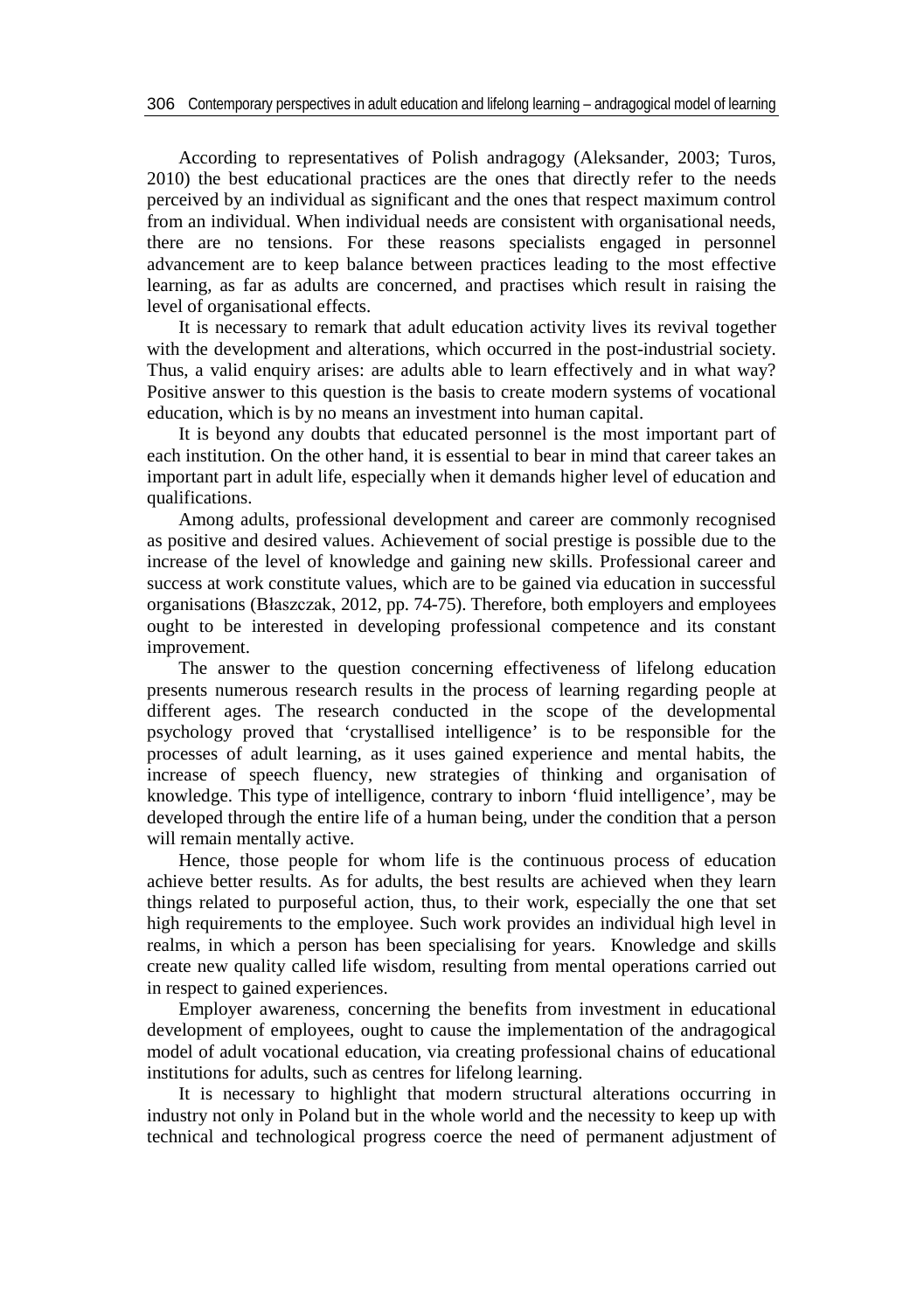qualifications and skills of the employees to market needs and specific expectations coming from the employers.

Taking everything into consideration, there is a well-defined need to create suitable conditions in order to enable the development of lifelong education in relation to employees working in various types of industry. The implementation of employees from various types of industry to vocational education, the andragogical model of adult learning, will contribute to:

- $\triangleright$  improved exchange of information in the scope of modern solutions and technology,
- $\triangleright$  development of research and high quality of practices in the area of job market,
- $\triangleright$  a wide range of counselling and training,
- $\triangleright$  more complete diagnose of the situation regarding the needs and possibilities of lifelong education for industrial workers.

#### **Technological and andragogical model of adult learning**

Lifelong education as a 'contemporary educational model, based on continuous renewal and improvement of knowledge and qualifications both general and vocational, lasting through the whole life of an individual, may be considered in numerous aspects' (Aleksander, 2003, p. 985). Via lifelong education of industrial workers one ought to understand both completing education and permanent instruction of employees of this economy sector.

Modern adult education encompasses varied models of educational work as varied educational needs require different strategies of their fulfilment.

Specific character of adult learning is determined by the rules governing adult conduct in the learning situation. To take the argument further, effective implementation of the process of learning depends on taking individual features of a learner into consideration and being able to find the place in particular elements of the didactic process.

Having this logic accepted constitutes an introduction to create innovative methodology of educational work with adults, which being in harmony with the selected model of teaching guarantees achievement of the chosen aim.

The foundation of teaching methodology is determined by didactic rules: 'The rules in pedagogy signify both standards of conduct acknowledged to be proper to obtain established objective of pedagogic behaviour. They also formulate the grounds on which conduct appropriate for the process of upbringing and education is based' (Półturzycki, 1991, p. 141).

In educational practice all the rules are to be used creatively and exchangeably in various models of teaching adults. The choice of the model of educational work is determined by a great number of factors, among which one may find:

- aims of instruction,
- culture of educational institution,
- andragogist's preferences,
- characteristic features of the participants of adult education,
- educational surrounding.

Fundamentals and didactic rules of working with adults elaborated by the representatives of Polish, American and German andragogy, with reference to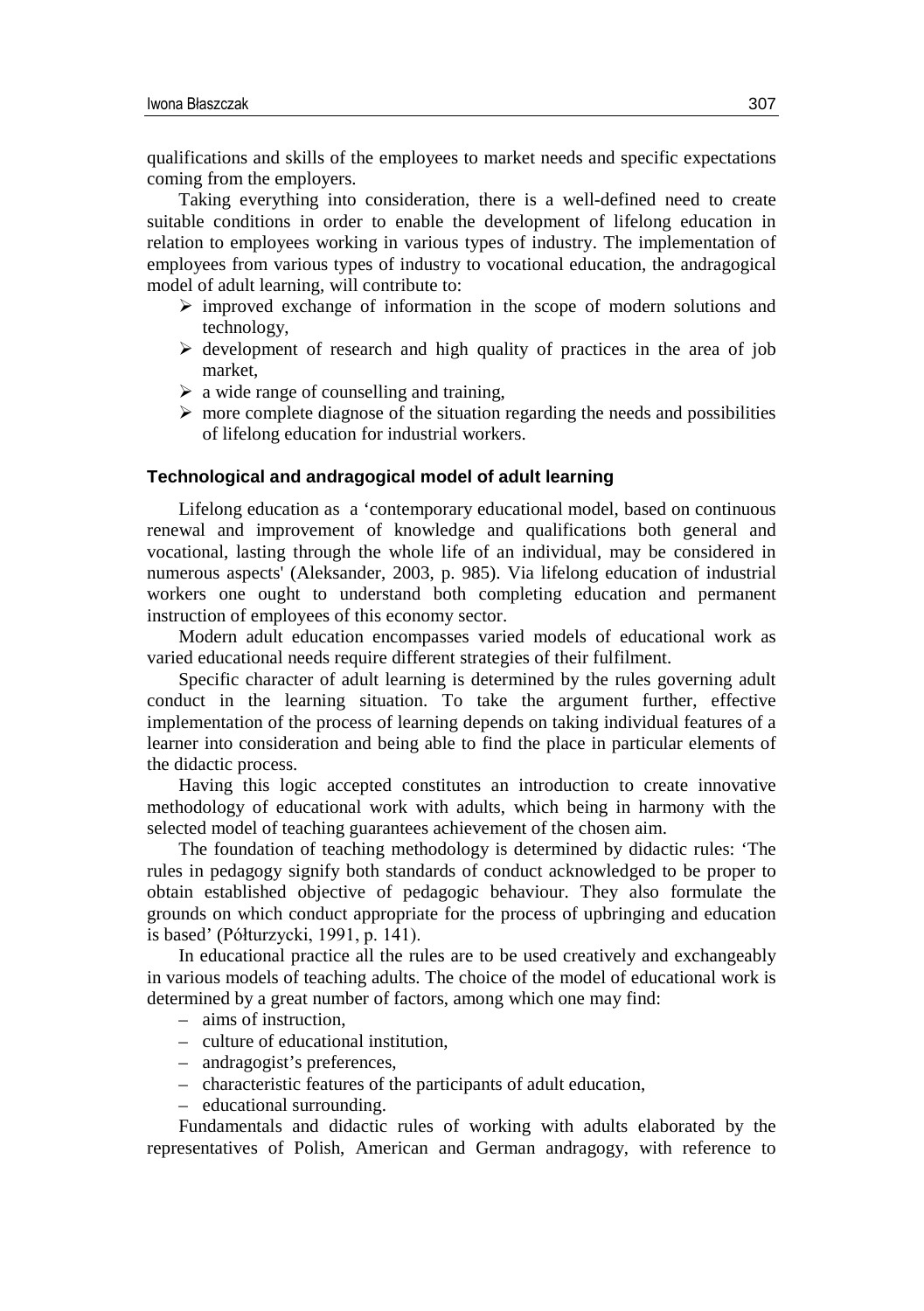technological and andragogical model of adult lifelong education, are presented below.

Each of the following models has specific features and differences in the scope of particular criteria:

Technological model – in which the most important assumptions are (Malewski, 2001, p. 284):

- $\triangleright$  Conveying arranged knowledge is the main task of education;
- $\triangleright$  Describing the world in which adults live or will live and work without referring to their judgements, opinions, experiences;
- $\triangleright$  Bearing responsibility by the teacher for the results of teaching.

In the technological model of adult education and lifelong learning the following rules of education are obligatory:

- Induction gaining knowledge about reality via getting to know things, phenomena and events directly or, visualisation of the process of instruction via images, models, graphs, tables;
- Intelligibility gradation of difficulty, the necessity of adjustment of contents and method of instruction to the student's development and abilities;
- Regularity in assimilating and consolidating presented material, and its appropriate order;
- Aware and active participation active methods, trials to determine the problem, searching for the materials, analysis;
- Formation of the ability to learn developing the ability to learn, preparation for self-study, using help, registering information;
- Combining theory and practice indicating similarities to the knowledge and skills already known;
- Using experience of adults consolidation of positive experiences, explaining negative ones;
- Individualisation and collectivity individualised process of instruction, group work, guidance, consultations;
- Durability of knowledge revising the material, referring to experiences and clarity, active involvement of the participants, implementing verification of discovered law, systematic control;
- Lifelong education constant development, enrichment of personality, stimulating the need of further learning.

Andragogical model – it is a processual model in contrast to the abovementioned technological model, which is, in other words, content model, applied by most traditional adult educators. The difference between these two models is not based on the fact that one concentrates on content and the other one does not, but a crucial difference is that the content model concerns information and skills conveyance, whereas the andragogical model focuses on procedures and resources aiding a learner in assimilating information and skills (Knowles, Holton & Swanson, 2009, p. 107).

In traditional system of education the teacher decides in advance on the manner in which knowledge and skills are to be conveyed, puts the material in the logical entirety, chooses the most effective means of conveyance and then he/she prepares the plan of presentation. The teacher (facilitator) using the andragogical model prepares in advance a set of procedures that involve adult learners into the process based on the following elements (Knowles, Holton & Swanson, 2009, p. 107):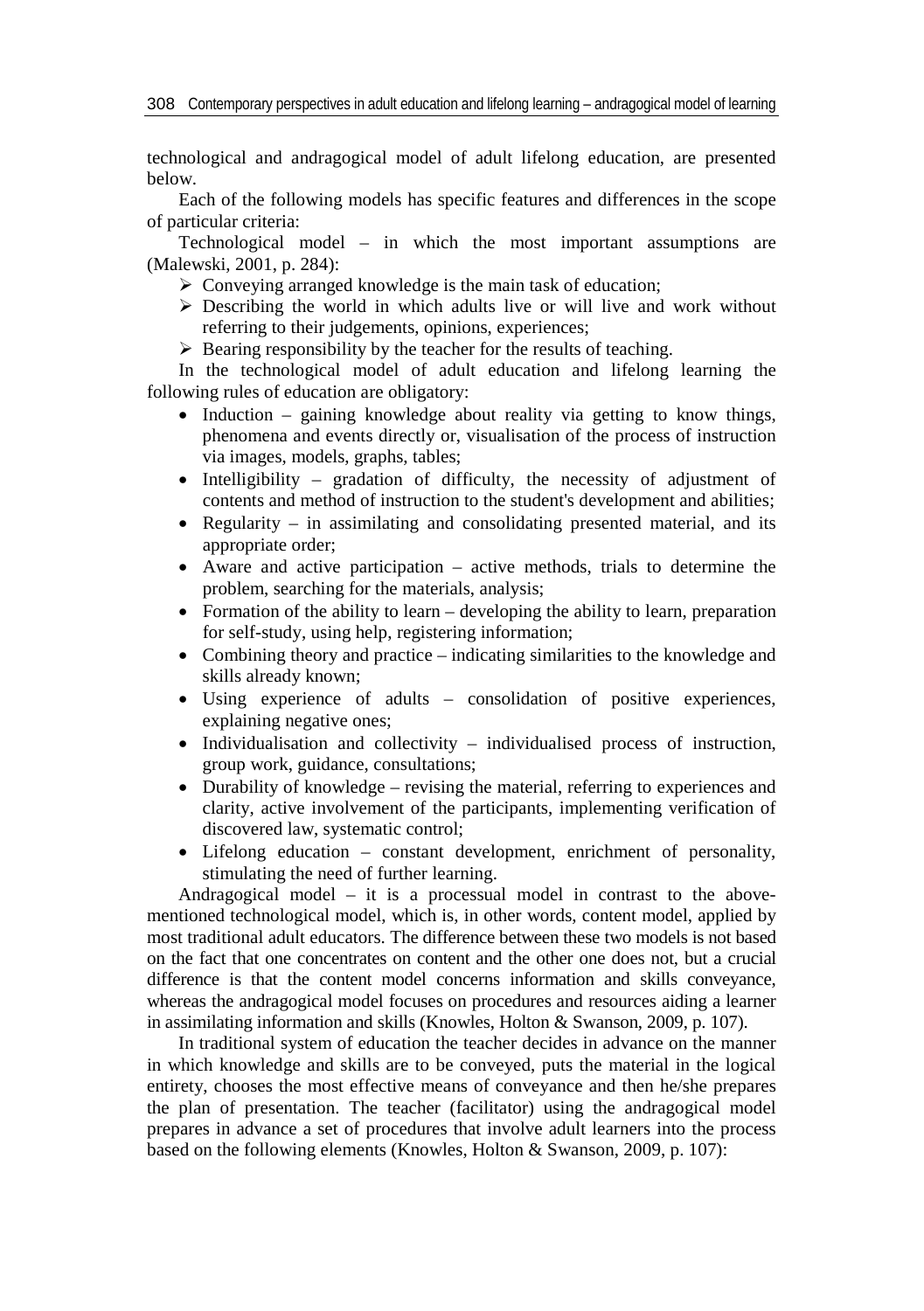- 1. Learner preparation;
- 2. Creating amiable atmosphere that facilitates learning;
- 3. Initiating mechanisms enabling mutual planning;
- 4. Diagnosing educational needs;
- 5. Formulating aims that can fulfil the above-mentioned needs (curriculum content);
- 6. Designing the pattern of educational experiences;
- 7. Managing these experiences using suitable means and techniques;
- 8. Teaching assessment and repeated diagnosis of educational needs.

As for the andragogical model, the main task of education is to improve the quality of adult life:

- $\triangleright$  Education is perceived as the way to better and subjective existing in the world;
- $\triangleright$  Knowledge is a symbol of everyday life experience;
- $\triangleright$  Searching for knowledge belongs to a learner;
- $\triangleright$  Dialogue is an effective method of teaching.

In this model the following rules are obligatory:

- *Target group orientation* organising the didactic process according to expectations and possibilities of specific groups of participants;
- *Participant orientation* individualisation of the process of instruction, becoming familiar with needs and experiences of an individual;
- *Work on interpretation patterns* exchanging opinions referring to the ways of perceiving the world, reinforcement of interpretation patterns;
- *Adjusting the language of instruction to the recipients –* adjusting the language to the cognitive possibilities of a learner;
- *Joint perspective of a teacher and a learner* striving to reach an agreement through showing respect of individual differences and indicating similarities;
- *Learning aims orientation* possibility of establishment of the instructional aims;
- *Confronting with curriculum content* appropriate choice and analysis of curriculum content;
- *Self-education* reflective learning;
- *Integration of general and professional education* integration of various fields of knowledge and life;
- *Influence of emotions on the teaching-learning process* teaching-learning culture causing positive reactions;
- *Action-orientation* combining theory with practice, using experiences;
- *Aestheticisation –* aesthetic sensations causing psychological comfort (images, music, classroom interior, teacher appearance);
- *Time economics* good planning of time budget;
- *Mistake probability* creating conditions facilitating the process of learning, arousing reflections, differentiating methods of teaching;
- *Using humour* using humour during classes to intensify the effects of teaching.

### **Summary**

In the field of economy and society development and in adult education the central category for both theory and practice is the process of adult learning. In